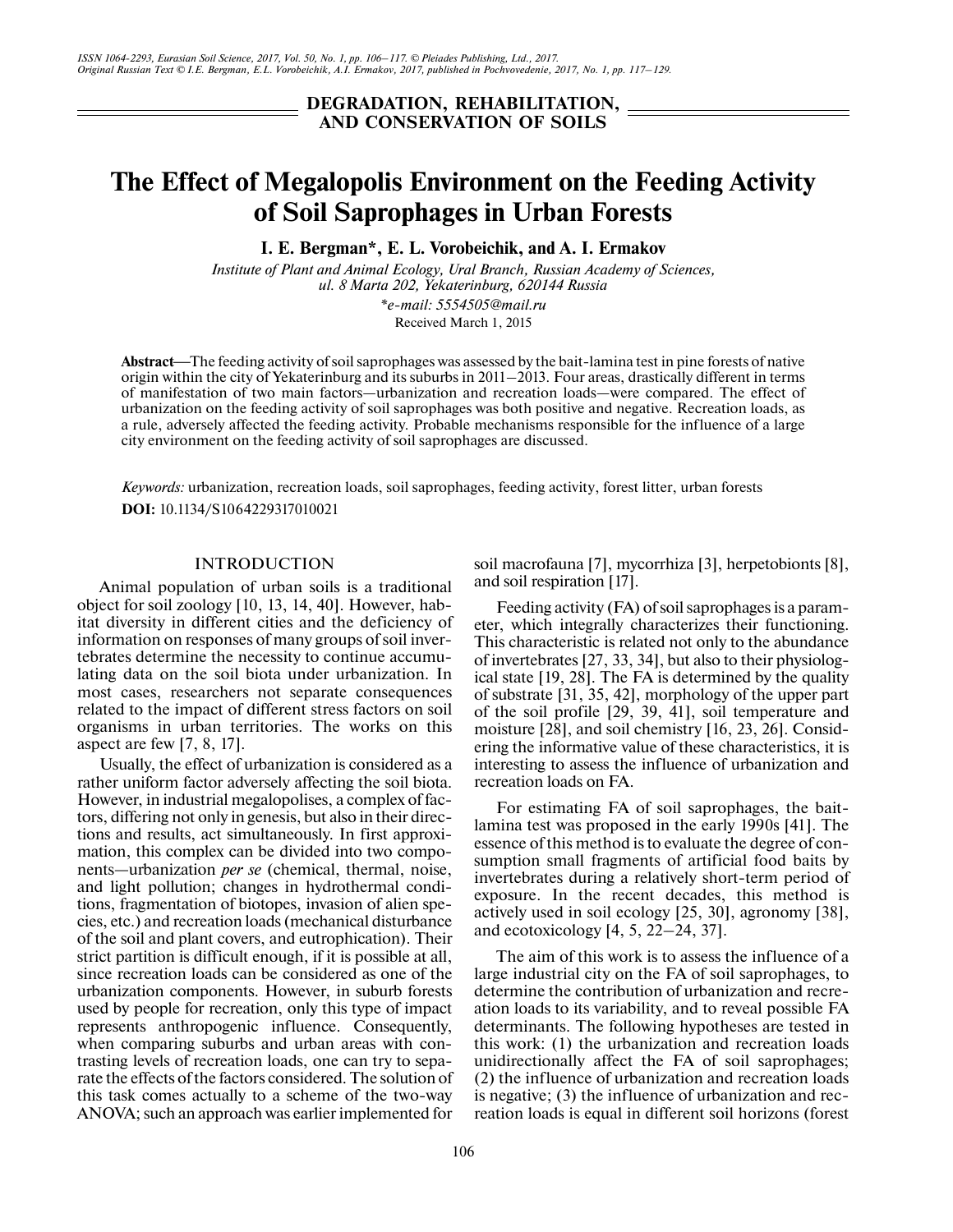| Table 1. The characterization of the sample areas |  |
|---------------------------------------------------|--|
|---------------------------------------------------|--|

| Parameter                                              | Sample area      |               |               |               |  |  |
|--------------------------------------------------------|------------------|---------------|---------------|---------------|--|--|
|                                                        | $U-R-$<br>$U-R-$ |               | $U+R-$        | $U+R+$        |  |  |
| Stand basal area relative to normal stand <sup>a</sup> | $0.9 - 1.1$      | $0.7 - 0.9$   | $0.9 - 1$     | $0.8 - 0.9$   |  |  |
| Standing volume, m <sup>3</sup> /ha <sup>a</sup>       | $457 - 520$      | 381-484       | $354 - 518$   | $435 - 514$   |  |  |
| Area of road-path network, $\%$ <sup>b</sup>           | $0 - 5$          | $32 - 39$     | $1 - 3$       | $11 - 16$     |  |  |
| Canopy cover, % <sup>c</sup> :                         |                  |               |               |               |  |  |
| shrub layer                                            | $\theta$         | $0.5 - 20$    | $75 - 80$     | $80 - 85$     |  |  |
| arboreal layer                                         | $55 - 75$        | $50 - 55$     | $35 - 50$     | $35 - 45$     |  |  |
| Projective cover, % <sup>c</sup> :                     |                  |               |               |               |  |  |
| moss layer                                             | $10 - 15$        | $0.5 - 3$     | $5 - 20$      | $3 - 12.5$    |  |  |
| grass-dwarf shrub layer                                | $70 - 85$        | $60 - 70$     | $20 - 45$     | $35 - 50$     |  |  |
| Soil texture <sup>d</sup>                              | Loamy-sandy,     | Sandy-loamy,  | Loamy clayey  | Sandy-loamy,  |  |  |
|                                                        | sandy-loamy      | loamy         |               | loamy         |  |  |
| Thickness, cm <sup>d</sup> :                           |                  |               |               |               |  |  |
| litter                                                 | $1.2 - 1.8$      | $1.2 - 1.7$   | $0.8 - 0.9$   | $0.8 - 1.1$   |  |  |
| humus-accumulative horizon                             | $3.5 - 14.5$     | $10.5 - 14.5$ | 11.0          | $7.0 - 9.0$   |  |  |
| $pH_{water}^e$ :                                       |                  |               |               |               |  |  |
| litter                                                 | $5.2 - 5.4$      | $5.0 - 5.5$   | $5.5 - 5.9$   | $5.5 - 5.9$   |  |  |
| humus-accumulative horizon                             | $5.4 - 5.7$      | $5.4 - 5.6$   | $5.4 - 5.8$   | $5.7 - 5.7$   |  |  |
| Content of $N_{hydrolyz}$ , mg/100 g in <sup>e</sup> : |                  |               |               |               |  |  |
| litter                                                 | $19.9 - 24.8$    | $11.9 - 13.3$ | $29.1 - 32.2$ | $31.9 - 55.3$ |  |  |
| humus-accumulative horizon                             | $5.3 - 6.9$      | $3.3 - 4.4$   | $5.2 - 6.0$   | $5.8 - 8.1$   |  |  |
| Stocks in the 0–50-cm layer, mg/m <sup>2d</sup> :      |                  |               |               |               |  |  |
| Cu                                                     | 7.5              | 9.2           | 11.4          | 6.5           |  |  |
| P <sub>b</sub>                                         | 4.2              | 5.4           | 5.1           | 5.0           |  |  |
| Cd                                                     | 0.1              | 0.2           | 0.1           | 0.1           |  |  |
| Zn                                                     | 10.3             | 11.8          | 9.5           | 8.2           |  |  |
| Total abundance of saprophages, ind./ $m^{2f}$ :       | 325-443          | 336-468       | $593 - 1298$  | 598-1060      |  |  |
| Including earthworms                                   | $190 - 278$      | $120 - 265$   | $178 - 248$   | $178 - 275$   |  |  |
| enchytraeids                                           | $0 - 50$         | $5 - 98$      | $85 - 563$    | $160 - 483$   |  |  |

Minimal and maximal values of the parameters for a sample area by the means per sample plot. Information sources: <sup>a</sup>—[21]; <sup>b</sup>—data supplied by O.V. Tolkach;  $\epsilon$ —[9];  $\epsilon$ —data by S.Yu. Kaigorodova,  $\epsilon$ —[3],  $\epsilon$ —[7].

litter and humus-accumulative horizons), as well as in different years and seasons.

## MATERIALS AND METHODS

The studies were conducted in the city of Yekaterinburg, the largest industrial center of the Middle Urals (the area is 50 thousand ha; the population is about 1.4 million). Yekaterinburg is referred to strongly polluted cities of Russia [20]. In 2010, atmospheric emissions amounted to nearly 190 thousand tons of pollutants (sulfur, carbon and nitrogen compounds; mineral dust, and heavy metals). Urban vehicles mostly (85%) contribute to the air pollution [20]. It is generally believed that the soils of Yekaterinburg are polluted with heavy metals. According to official data, in 2010, in the soils of the central district of this city, the maximal contents of copper, nickel, lead, chromium, zinc, cad-

EURASIAN SOIL SCIENCE Vol. 50 No. 1 2017

mium, and manganese exceeded their background values by 58, 20, 18, 8, 6, and 3 times, respectively [6].

In the city and its suburbs, the following areas were chosen, where the factors of urbanization (U) and recreation loads  $(R)$  were active  $(+)$  or their influence was absent  $(-)$ : (1) a forest area within the city, located in the arboretum of the Botanical Garden of the Ural Division of the Russian Academy of Sciences; it was closed for visitors for more than 50 years  $(U+R-)$ ; (2) the Yugo-Zapadnyi forest park, a recreation forest of Yekaterinburg, located close the arboretum; unlike the arboretum, citizens actively visit this park  $(U+R+)$ ; (3) a seldom visited forest near Lake Glukhoe, 10 km to the west of the city's boundary  $(U-R-)$ ; and (4) a frequently visited forest on the shore of Chukhovskoe Lake, 10 km to the west of the city's boundary  $(U-R+)$ ;

All these areas were occupied by native mature high-dense 120–140-year-old pine stands of quality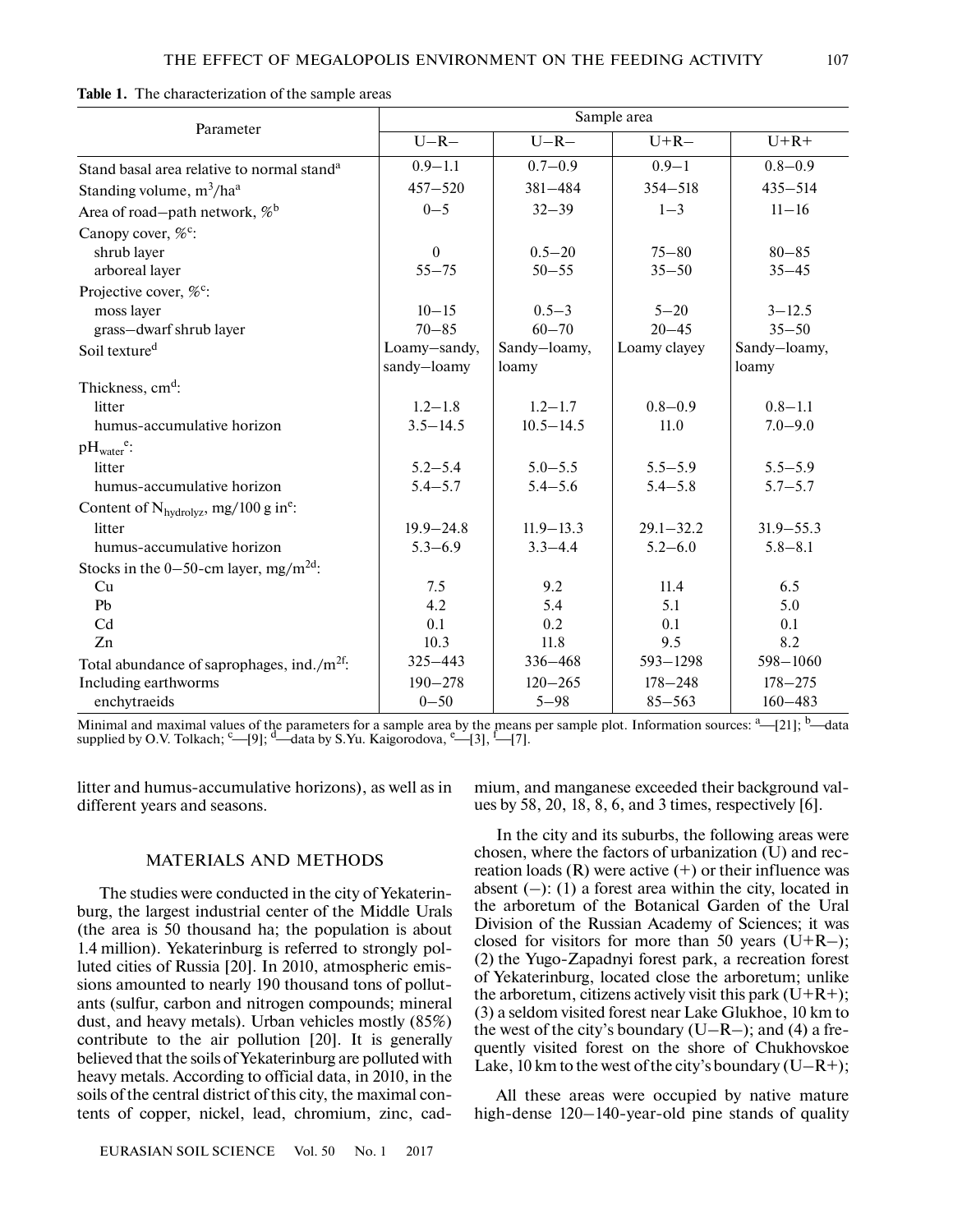| Year | <b>Series</b>  | <b>Dates</b>    | Exposure<br>duration, 24 h | Average daily air<br>temperature, $\mathrm{C}$ | Average daily<br>amplitude of air<br>temperature, $^{\circ}C$ | Total<br>precipitation,<br>$mm^*$ |
|------|----------------|-----------------|----------------------------|------------------------------------------------|---------------------------------------------------------------|-----------------------------------|
| 2011 |                | $01 - 10.08$    | 10                         | $16.1 \pm 0.9$                                 | $8.6 \pm 0.7$                                                 | 61.3                              |
|      | 2              | $11 - 22.08$    | 11                         | $17.4 \pm 2.0$                                 | $11.5 \pm 1.0$                                                | 2.8                               |
|      | 3              | $26.08 - 05.09$ | 10                         | $16.2 \pm 1.3$                                 | $10.1 \pm 0.9$                                                | 39.2                              |
| 2012 |                | $05 - 15.06$    | 10                         | $18.7 \pm 1.1$                                 | $10.6 \pm 1.5$                                                | 112.1                             |
|      | 2              | $27.09 - 12.10$ | 14                         | $7.8 \pm 0.9$                                  | $7.2 \pm 1.0$                                                 | 8.7                               |
| 2013 |                | $14 - 23.05$    | 9                          | $10.7 \pm 0.8$                                 | $10.0 \pm 1.3$                                                | 17.0                              |
|      | $\overline{2}$ | $10 - 20.06$    | 10                         | $17.6 \pm 1.3$                                 | $11.8 \pm 1.0$                                                | 31.1                              |
|      | 3              | $15 - 26.07$    | 11                         | $18.7 \pm 0.7$                                 | $9.1 \pm 0.9$                                                 | 32.7                              |
|      | 4              | $14 - 23.08$    | 9                          | $19.5 \pm 0.6$                                 | $11.8 \pm 0.9$                                                | 17.3                              |

**Table 2.** Weather conditions in the time of measurements (mean  $\pm$  standard error, accounting unit is a day)

\*-Total precipitation for an accounting series and three previous days.

classes II and III; the average height of trees was 25– 30 m, the average diameter, 36–48 cm [21].

All the stands on sample areas are uniform in taxation characteristics (Table 1). Within the city, in the stands and in well-developed understory, the abundance of adventive species (negundo (*Acer negundo*), dwarf apple (*Malus baccata*), syringe (*Syringa vulgaria*), bird cherry (*Padus maackii*), June berry (*Amelanchier spicata*), cotoneaster (*Cotoneaster lucidus*)) was substantial. The ground vegetation layer was dominated by alehoof (*Glechoma hederasea*) and nettle (*Urtica dioica*) [9] that indirectly testifying to the high nitrogen content in the soils. Direct estimates of the easily hydrolyzable nitrogen concentrations confirmed this fact.

The development of the understory leads to a greater shadowing in the urban plots: the canopy cover of shrub and tree reached 75–85%, whereas in the suburb forests it was only 20%; therefore, lower abundance of the grass–shrub layer and higher soil moisture content were recorded. In the recreation areas, a network of roads and paths was formed occupying 40% of the total area.

The soil cover of the studied areas is represented by typical burozems (Cambisols (Humic)) and mid- and low-stony podzolized burozems (Skeletic Cambisols (Humic, Protospodic)) that are formed under good drainage. The bulk density of the humus horizons in the soils outside the network of roads and paths was equal  $(0.77-0.85 \text{ g/cm}^3)$  in all the sample plots; under the influence of trampling, it increased by 1.2–1.5 times  $(0.95-1.10 \text{ g/cm}^3)$ , and the litter and humus horizons were often disturbed; on the slopes they were eroded. In the urban forests, even outside the road–path network, the thickness of the litter decreased by 1.5–1.8 times compared to that in the suburb ones [3].

In 2011–2013, the FA was measured several times for a season (Table 2). In 2011, three series of measurements were taken; in 2012 and 2013, two and four test series, respectively. In each sample area, three sample plots ( $25 \times 25$  m) were placed. Within the plot, five lines of laminas were arranged set at 1 m (five per line). The lines were located outside the road–path network, by the scheme of "envelope." Twenty-five baitlaminas were established in each sample plot. A total of 2700 bait-laminas were placed in 12 sample plots for three years.

A bait-lamina is a plastic lamina of 12 cm long with 16 holes (diameter is 5 mm) arranged every 5 mm. The holes were filled with bait—a moist paste presenting a mixture of nettle leaf powder with microcrystalline cellulose (3 : 7). It is known that earthworms and enchytraeids mainly consume such bait; collembolans and soil mites consume it much less [28, 36]. The laminas with bait were placed vertically in the litter and humusaccumulative horizons (a cut was made preliminarily by a sharp knife) so that the upper hole was at the depth of 0.5 cm from the litter surface. The exposure time was 9– 11 days (only in the second series of 2012, it was 14 days). After the removal of the laminas out of the soil, they were examined using a binocular microscope. The degree of perforation of each hole (i.e. the degree of bait consumption by invertebrates) was evaluated according to the five-grade scale: 0—intact, 0.25—consumed 25%, 0.50—50%, 0.75–consumed 75%, 1—fully perforated. A total of measurements was 43200.

Since the publication of paper of von Törne [44], the degree of perforation of holes was usually evaluated according to the two-grade scale (0—the bait is intact, 1—the bait is perforated). The applying of the five-graded scale significantly increases the accuracy of estimating the FA and makes it more resistant to errors related to accidental damage of the bait. Furthermore, the scale expansion allows to evaluate not only the proportion of perforated holes (as in the original procedure), which is largely characterizes the spatial distribution of invertebrates, but also it enables one to estimate the rate of bait consumption per se, since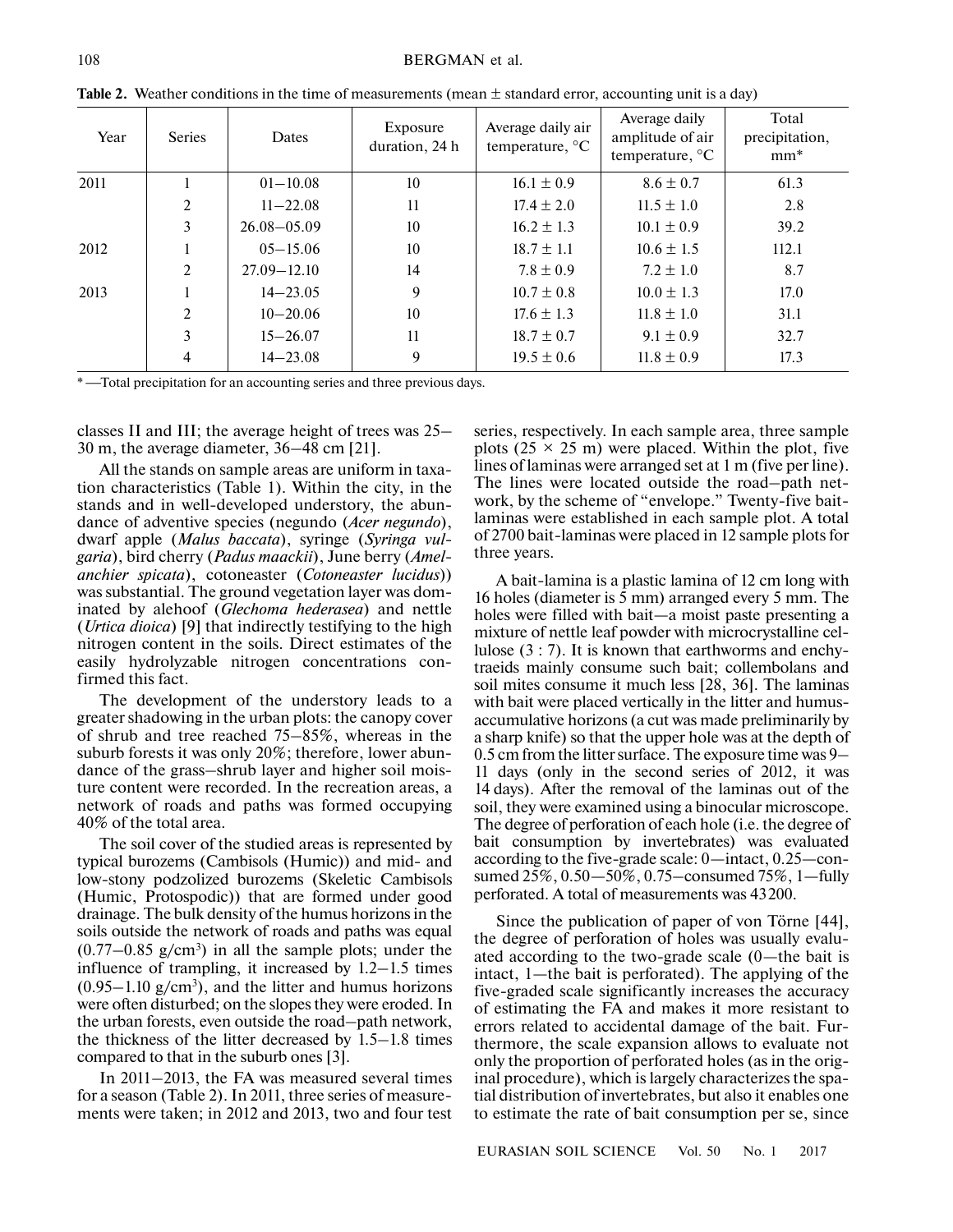the score is proportional to the volume of the substrate consumed.

Afterwards, FA was analyzed both along the entire lamina (total FA) and separately for two horizons forest litter and humus—based on the values of their thickness in particular sample plots. In the suburb areas, the litter thickness was 1.2–1.8 cm (i.e. it corresponded to 3–4 upper holes); in the city, it was 0.8– 1.1 cm (two holes); in all the cases, the underlying holes corresponded to the A1 horizon.

For the correlation of the FA with the abundance of soil saprophages, the data obtained in the sampling of the soil macrofauna in July, 2011 on the same sample plots were used (Table 1) [7].

Soil temperature was measured in 2013 using DS1921G F5 (Dallas Inc., USA) temperature loggers placed in the litter (one on each sample plot). The period of exposure was 135 days (12.06–25.10), the interval of measurements was 2 h, and the discrete interval was 0.1ºC. Unfortunately, three loggers from the  $U+R+$  sample area were lost, so it was impossible to evaluate the effect of recreation loads on temperature. Based on the temperature data obtained, the following parameters were calculated: average daily temperature (12 readings), average daytime temperature for the period from 08 to 22 o'clock (8 readings), average night temperature from 24 to 06 o'clock (4 readings), diurnal amplitude (difference between the maximal and minimal temperatures for 24 h), daily variability (the mean square deviation for 24 h, 12 reading).

The soil moisture was measured in 2013 (at the beginning and end of the bait-lamina exposure, strictly in points of their location) using a field electronic HH2 analyzer with a ThetaProbe ML2 detector (Delta-T, Great Britain). The moisture (vol %) was determined in the 0- to 5-cm layer including the litter and A1 horizon.

The weather conditions (air temperature and precipitation) were characterized by the data from the Yekaterinburg meteorological station on www.rp5.ru (Table 2).

The statistical analyses were performed with Statistica 6.0 and R 2.11.0 software. The significance of the influence of the factors and their interaction was estimated by multi-way ANOVA with a correction for heteroscedasticity by the Huber–White method (algorithm hc3). The multiple comparisons were made by the Tukey test.

#### RESULTS

**Feeding activity of soil saprophages**. A very high variability of FA was revealed within individual laminas (Fig. 1). In all series at all the sample plots, laminas with both intact baits and completely consumed ones were revealed. The average values of FA per a sample plot significantly differed between the areas, series, and soil horizons (Fig. 2).

The results of the three-way ANOVA testify to unequal effects of urbanization, recreation loads and season on FA in different years. Thus, in 2011 and 2013, all three factors significantly affected the total FA, but in 2012, the influence of urbanization was insignificant (Table 3). Urbanization adversely affected the total FA in summer decreasing its value by 1.5–1.8 times in 2011, by 1.9 times in 2012, and by 1.2–1.5 times in 2013. However, it had a positive effect on the total FA in autumn increasing it by 1.1 times in 2011 and by 1.5 times in 2012 (Fig. 2). The influence of recreation loads on the total FA was negative in all the cases: in the recreation areas, it was lower by  $1.1 - 1.2$  (2011),  $1.3 - 1.5$  (2012), and by 1.2–1.5 times (2013) (Fig. 2).

As the urban and suburb plots differed in the litter thickness (Table 1), the "genetic horizon" factor was included into the analysis of variance as an additional one. The interactions "urbanization × genetic horizon" are significant in all the cases:  $F(1; 48) = 12.8$ ;  $p \le 0.001$  $(2011); F(1; 32) = 9.6; p < 0.001 (2012); F(1; 64) = 26.8;$  $p \le 0.010$  (2013). This confirmed the necessity to consider FA separately in different soil horizons.

The influence of urbanization on FA in the litter related to the year and series was both positive (FA was greater by  $1.1-2.1$  times) and negative (FA was less by 1.4 times). In the humus-accumulative horizon, the effect of urbanization was also positive (by  $1.1-1.4$  times), or negative (by $1.2-2.2$  times) depending on the year and series (Fig. 2). It is worthy to note that in different soil horizons, the direction of influence of urbanization on FA determined in the same series did not always coincide.

Recreation loads, as a rule, led to a decrease in FA by  $1.1-1.3$  times (litter) and  $1.2-1.7$  times (A1), but in the autumn of 2011 and 2012, FA in the litter in both recreation and nonrecreation areas was similar.

A relative contribution of the considered factors to the FA variation is convenient to represent with the help of the variance decomposition into its components (Fig. 3). The contributions of the factors differed by years and genetic horizons. Thus, the contribution of the "season" factor to the FA variability in the forest litter changed from 0.1% (2013) to 54.4% (2011), in the humus–accumulative horizon, from 5.2% (2013) to 59.2% (2011). The contribution of recreation loads and urbanization also strongly varied between years: in the litter—0–59.0 and  $0-5.8\%$ , respectively, in the humus–accumulative horizon–6.6–36.7 and 4.3– 25.3%, respectively (Fig. 4).

**Abundance of soil saprophages**. Based on the data [7], the total abundance of invertebrates was 1.1– 2.7 times higher in the urban soils as compared to that in the suburb areas; the number of saprophages, representing about 50% of the total abundance of invertebrates, was 1.3–4.0 times greater. In all the cases, this fact was related to the greater number of enchytraeids, for which the moister and rich in nitrogen urban soils are more suitable (Table 1). The abundance of earth-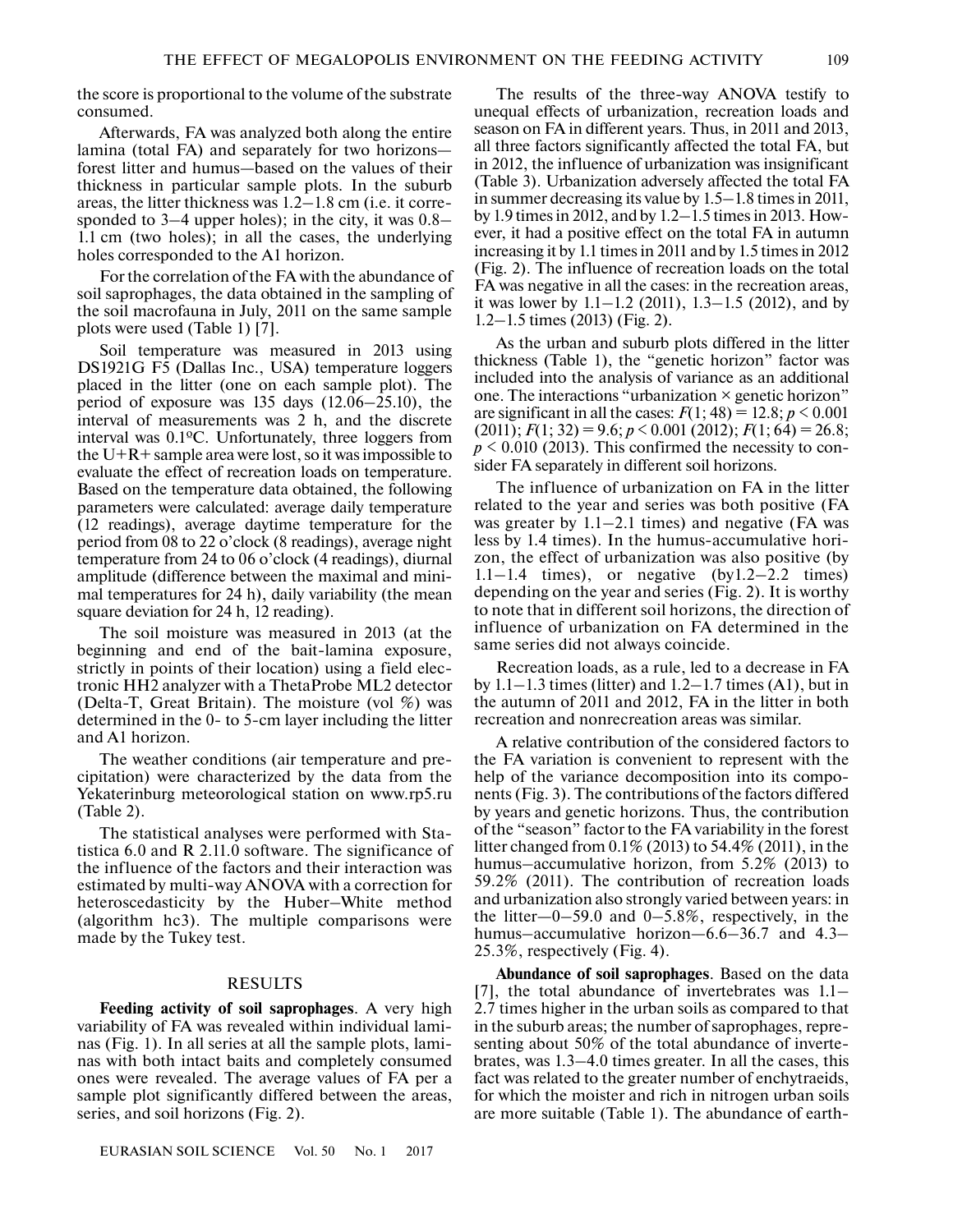



EURASIAN SOIL SCIENCE Vol. 50 No. 1 2017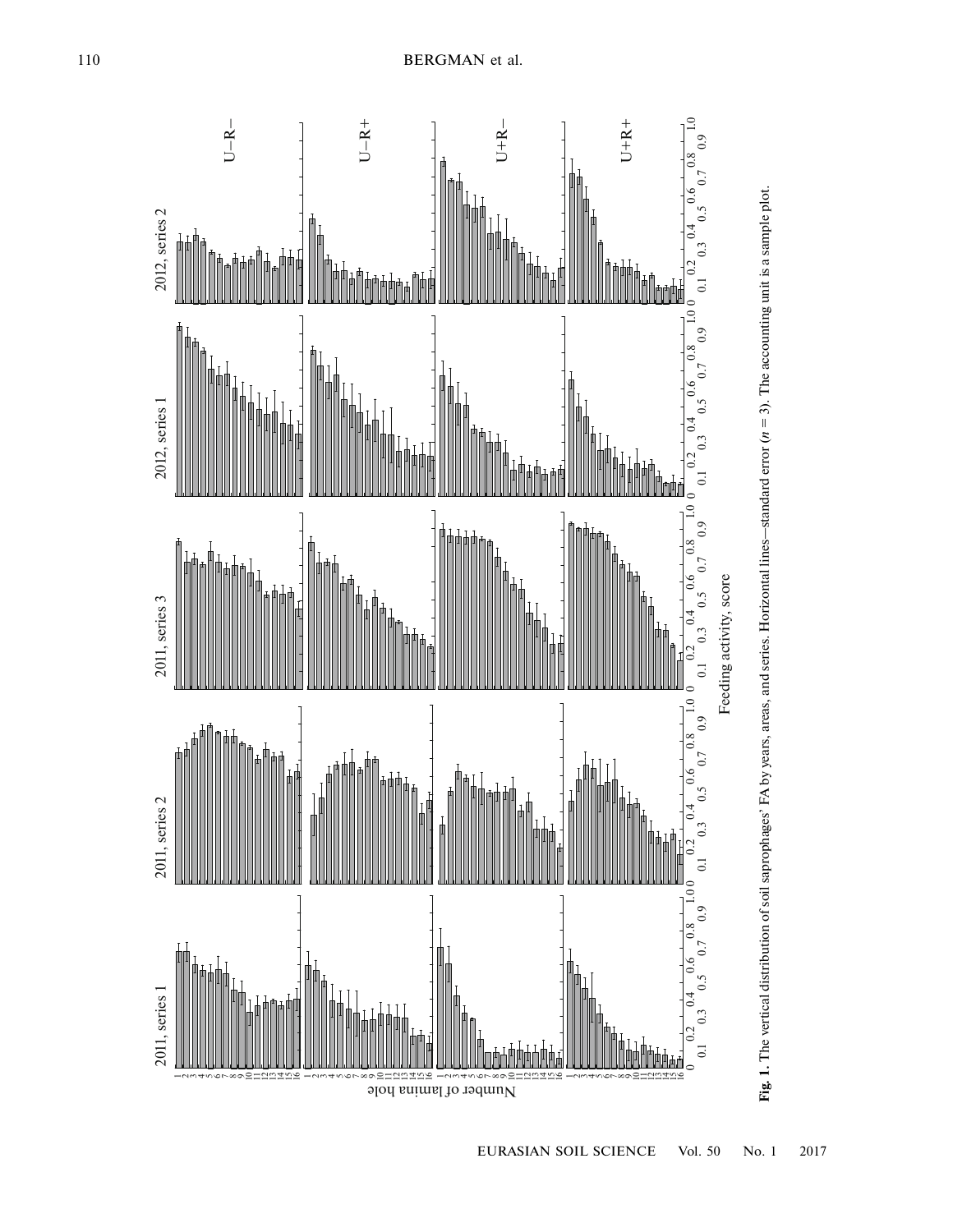

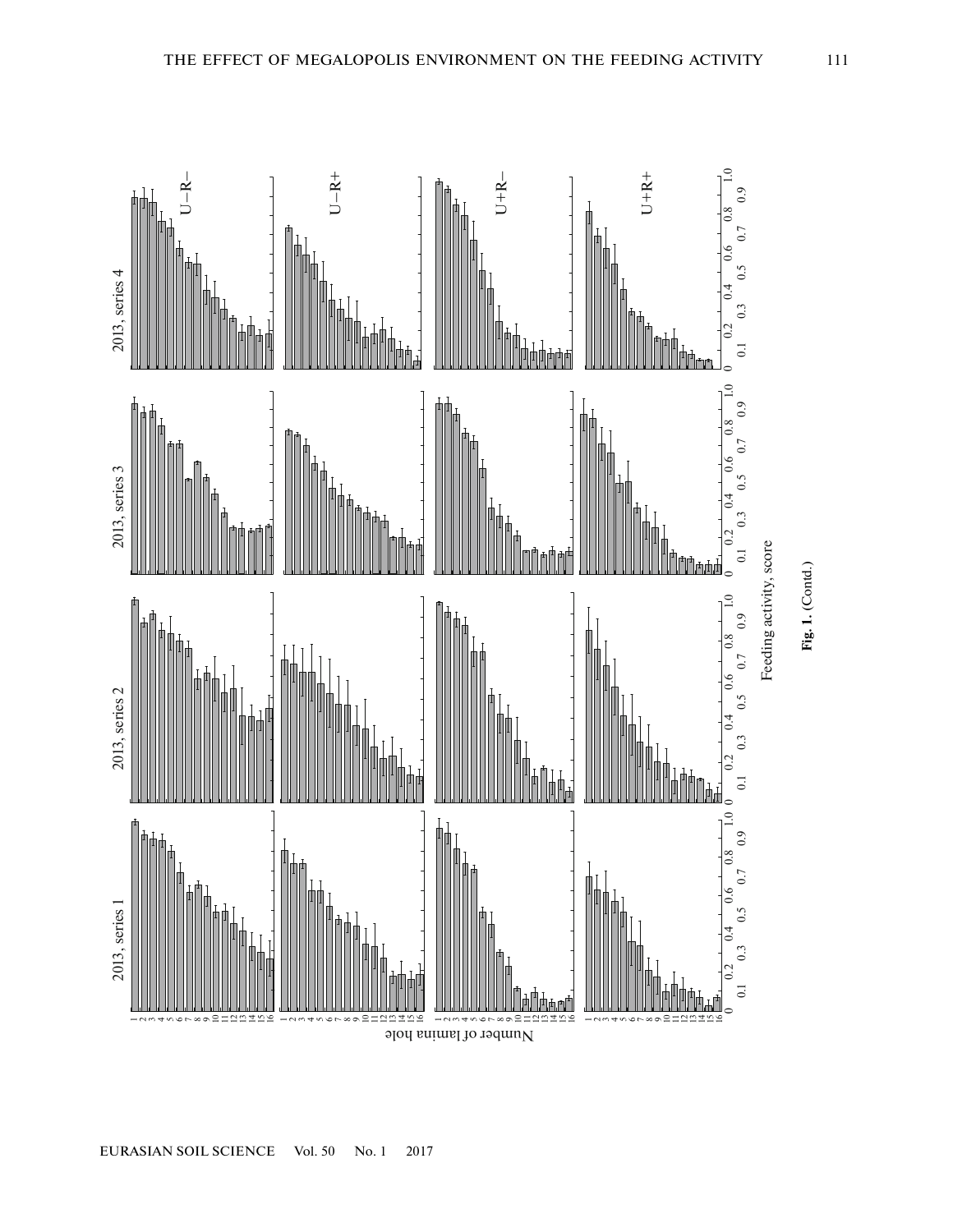| Source of variation   | $df$                    | <b>Total FA</b>  |                  | FA in the A1 horizon |                  | FA in litter     |                  |  |
|-----------------------|-------------------------|------------------|------------------|----------------------|------------------|------------------|------------------|--|
|                       |                         | $\boldsymbol{F}$ | $\boldsymbol{p}$ | $\boldsymbol{F}$     | $\boldsymbol{p}$ | $\boldsymbol{F}$ | $\boldsymbol{p}$ |  |
| 2011                  |                         |                  |                  |                      |                  |                  |                  |  |
| Series (S)            | $\overline{2}$          | 100.7            | < 0.001          | 110.9                | < 0.001          | 40.2             | < 0.001          |  |
| Recreation (S)        | $\mathbf{1}$            | 20.0             | < 0.001          | 21.2                 | < 0.001          | 0.2              | 0.694            |  |
| Urbanization (U)      | 1                       | 42.0             | < 0.001          | 40.2                 | < 0.001          | 9.8              | 0.005            |  |
| $S \times R$          | 2                       | 0.3              | 0.719            | 0.4                  | 0.661            | 0.8              | 0.465            |  |
| $S \times U$          | $\overline{c}$          | 25.1             | < 0.001          | 25.5                 | < 0.001          | 21.6             | < 0.001          |  |
| $R \times U$          | 1                       | 21.7             | < 0.001          | 21.0                 | < 0.001          | 5.0              | 0.034            |  |
| $S \times R \times U$ | $\overline{c}$          | 0.1              | 0.942            | 0.1                  | 0.880            | 2.9              | 0.076            |  |
| 2012                  |                         |                  |                  |                      |                  |                  |                  |  |
| Series (S)            | 1                       | 4.5              | 0.050            | 1.5                  | 0.243            | 62.1             | < 0.001          |  |
| Recreation $(R)$      | 1                       | 21.0             | < 0.001          | 30.5                 | < 0.001          | 1.5              | 0.245            |  |
| Urbanization (U)      | 1                       | 2.1              | 0.165            | 2.2                  | 0.155            | 52.8             | < 0.001          |  |
| $S \times R$          | 1                       | 0.01             | 0.909            | 0.2                  | 0.690            | 2.4              | 0.140            |  |
| $S \times U$          | 1                       | 20.0             | < 0.001          | 12.2                 | 0.003            | 41.8             | < 0.001          |  |
| $R \times U$          | 1                       | 0.005            | 0.946            | 0.001                | 0.991            | 0.1              | 0.837            |  |
| $S \times R \times U$ | 1                       | 0.8              | 0.376            | 0.7                  | 0.414            | 0.4              | 0.541            |  |
| 2013                  |                         |                  |                  |                      |                  |                  |                  |  |
| Series (S)            | 3                       | 4.4              | 0.011            | 3.3                  | 0.033            | 0.2              | 0.888            |  |
| Recreation $(R)$      | 1                       | 58.3             | < 0.001          | 28.0                 | < 0.001          | 47.6             | < 0.001          |  |
| Urbanization (U)      | 1                       | 44.9             | < 0.001          | 25.0                 | < 0.001          | 6.0              | 0.020            |  |
| $S \times R$          | 3                       | 0.6              | 0.604            | 0.6                  | 0.611            | 0.4              | 0.784            |  |
| $S \times U$          | $\overline{\mathbf{3}}$ | 1.5              | 0.244            | 1.4                  | 0.262            | 0.8              | 0.483            |  |
| $R \times U$          | 1                       | 2.0              | 0.163            | 1.7                  | 0.196            | 0.2              | 0.690            |  |
| $S \times R \times U$ | 3                       | 0.1              | 0.982            | 0.2                  | 0.923            | 0.5              | 0.670            |  |

**Table 3.** The results of the three-way ANOVA for differences in the feeding activity between series, grades of urbanization and recreation loads

*F*—Fisher criterion, *p*—significance level, *df*—degrees of freedom for a factor. The accounting unit is a sample plot.

worms in the soils of the studied areas did not differ, but in the urban soils, their shift to the deeper horizons was observed due to a decrease in the litter thickness. The stronger influence of urbanization, as compared to recreation loads, on the abundance of soil saprophages was found [7]. Similar results were obtained for herpetobionts in the same areas [8].

**Soil temperature**. The influence of urbanization on the average daily and average daytime temperatures was statistically insignificant  $F(1;12) = 0.4-0.6$ ,  $p =$ 0.45–0.52). At the same time, the average night temperature was higher in the city than in the suburbs, whereas the diurnal amplitude and the daily variability of the temperature was lower (Fig. 4) (all differences were significant,  $F(1; 12) = 8.6 - 14.8$ ;  $p \le 0.01$ ). The differences in each of the studied parameters between the series were significant ( $p \le 0.05$ ).

**Soil moisture.** Only the driest sample area at Glukhoe Lake (U–R–) differed in the volumetric soil moisture content from the rest ones (Fig. 5). In this area, the variation of soil moisture between the series was low (15.6–16.7%), whereas in other areas, the soil moisture was much higher (by 1.3–1.4 times) in the first half of the summer than in the second one. Since the volume soil moisture was not estimated separately for the litter and humus-accumulative horizon, and the litter was rather thick there, the moisture values for the sample area at Glukhoe Lake turned out lower than for the others.

## DISCUSSION

The comparison of our results on FA of soil saprophages with the data of other authors was difficult due to differences in the methods for its measurement (different duration of exposure, bait composition, metric for perforation, etc.). Nevertheless, the FA values in the suburb area without recreation (0.26–0.78), despite the difference in measurement scale, were similar to the values obtained by other authors. Thus, in the hornbeam–willow forests of Tula region, the FA was 0.61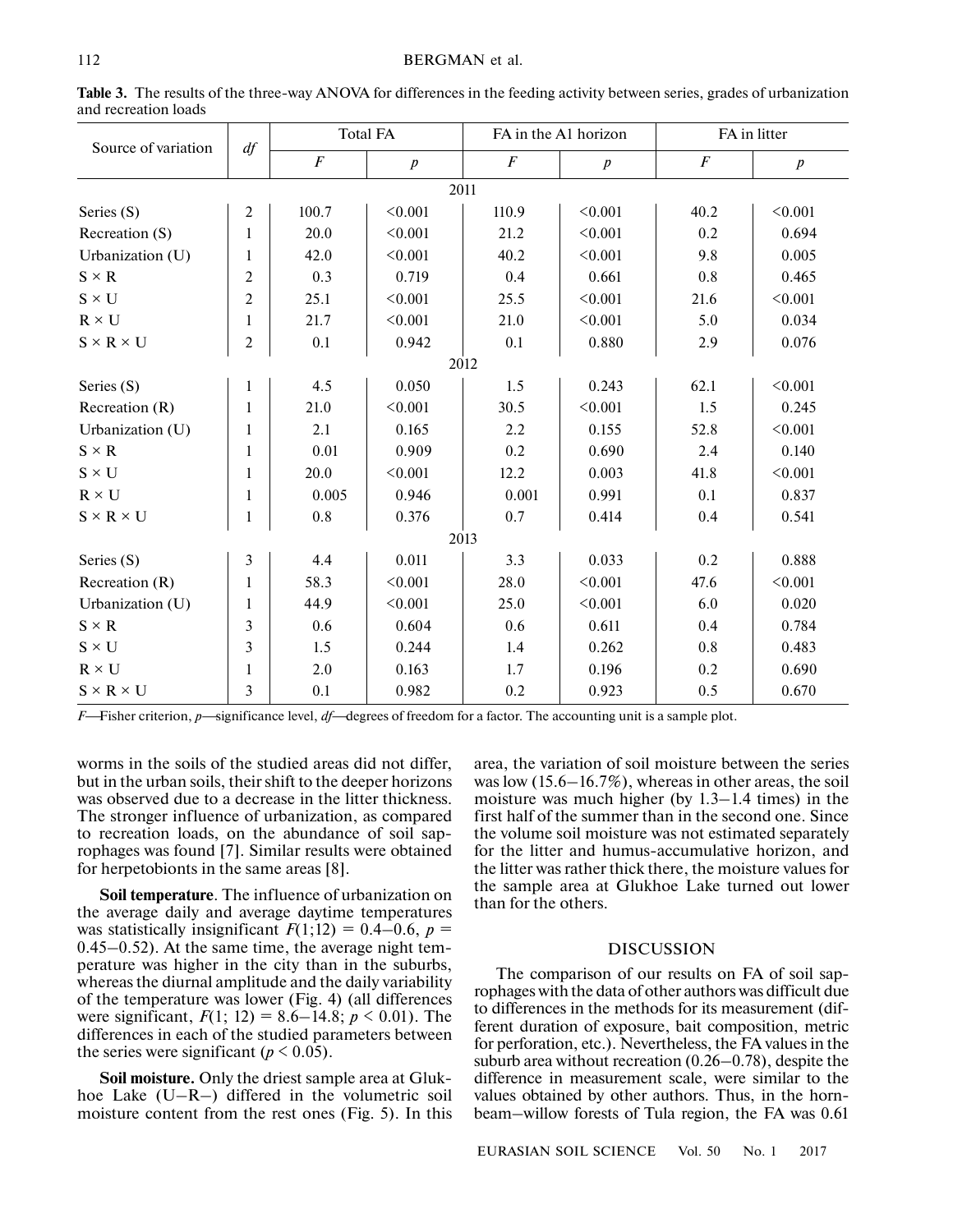

**Fig. 2.** The FA of soil saprophages in litter (I), humus-accumulative horizon (II) and total FA (III) in areas contrasting in the levels of urbanization and recreation loads. Vertical bar is standard error (*n* = 3). Means differing from each other within a series (Tukey test,  $p \le 0.05$ ) are marked by different letters (the lower index is number of series). The accounting unit is a sample plot.

123 1 2 1234

EURASIAN SOIL SCIENCE Vol. 50 No. 1 2017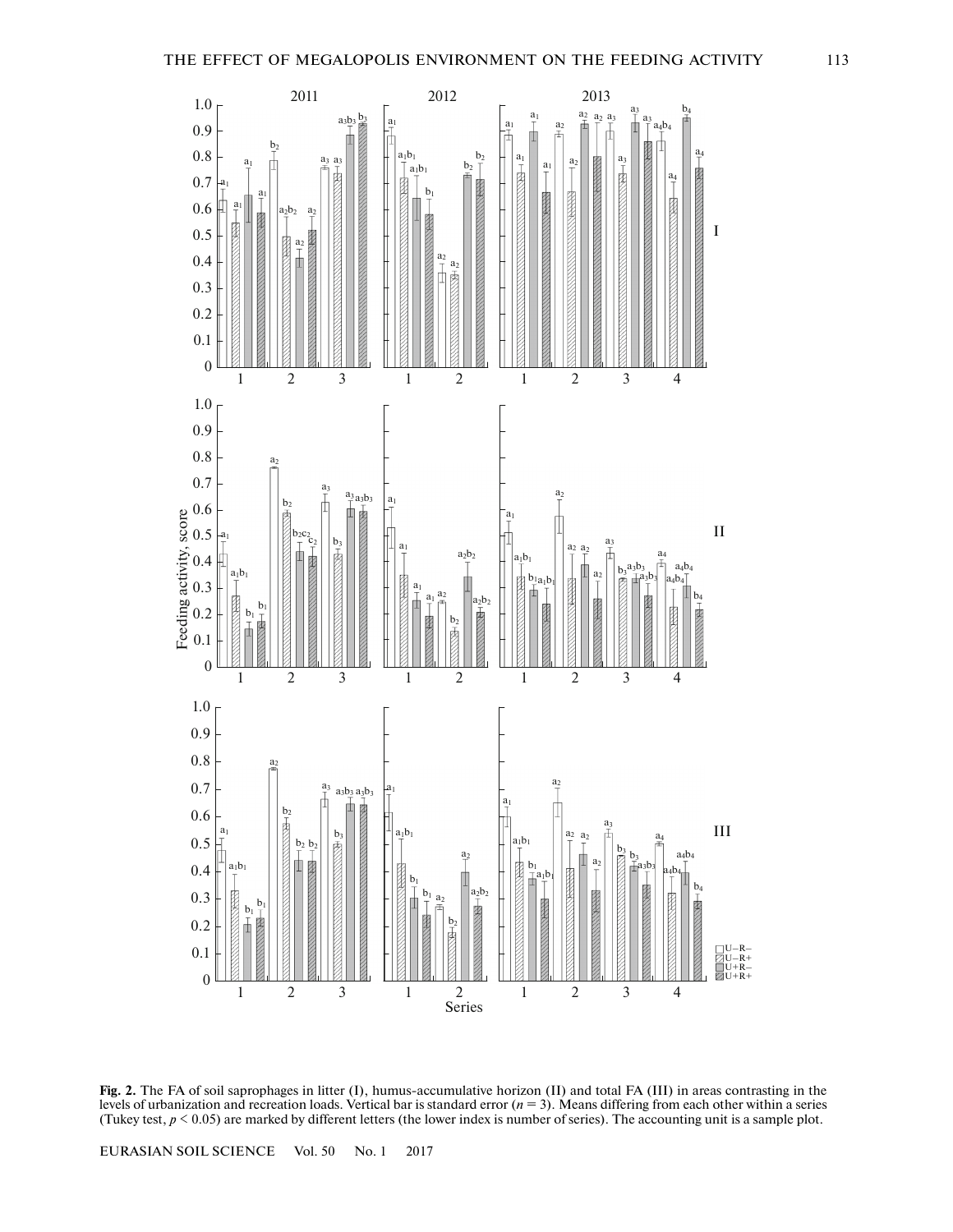

**Fig. 3.** Variance components of saprophages' FA in the AO and A1 soil horizons in different years related to differences in *1*—series, *2*—recreation loads grades, *3*—urbanization grades, *4*—residual variance. The accounting unit is a sample plot.

[5]; in the spruce forests of Kaluga region, 0.65 [29]; and in the pine plantations of Siberia, 0.67 [2]. The revealed trend of decreasing FA with depth is rather typical; it was noted many times earlier [4, 29, 39, 42].

The FA values in the urban plots were greater (0.18–0.69) than those obtained for urban territories by other authors. In the strongly transformed urban soils of northwestern England, FA was only 0.01–0.12 for 7 days of exposure [32]. In the recreation plots, FA was also higher (0.16–0.67) than that obtained in the areas with the strongly anthropogenically disturbed soil cover (0.10–0.32) [1].

Basing on our results, we have to reject all three testable hypotheses. It turned out that the impact of urbanization and recreation loads on FA can be manifested, firstly, in different directions, secondly, it is not always negative and, thirdly, varies between years, seasons and horizons. This pattern testifies to the absence of one strongly affecting factor and require particular consideration.

Different ecological factors forming a complex effect of urbanization can affect differently the abundance of soil saprophages and their FA. Among the positive effects of urbanization are the following. First, the greater nitrogen content in urban soil; nitrogen is the main element limiting the development of earthworms. It is well known that growth rate and fertility of earthworms increase drastically when they live in the substrate rich in nitrogen [19]. Second, thermal pollution in cities extends the period when the soil warms up to the temperature above 10°C—the temperature, at which the FA of saprophages substantially increases [28]. In addition, in cities, at the end of



**Fig. 4.** Changes in the (a) average daily temperature, (b) average daytime temperature, (c) average night temperature, (d) daily temperature amplitude, and (e) variability of the daily temperature in urban and suburb areas based on counting series of 2013. Error bars are standard errors ( $n = 3$ ). Values significantly differing between each other within a series (Mann–Whitney test,  $p < 0.05$ ) are marked by different letters (the lower index is number of series).The accounting unit is a sample plot.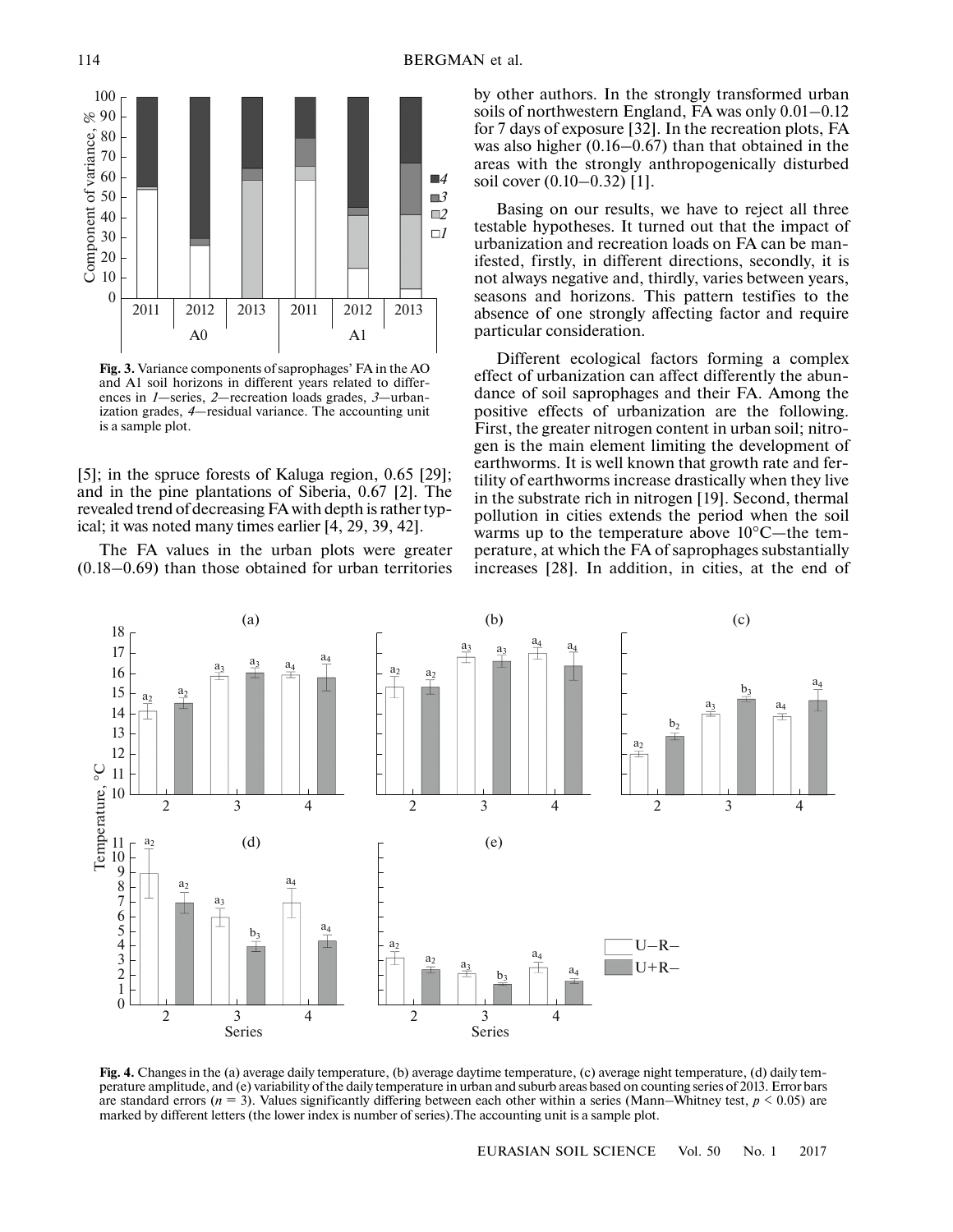growing periods, a peak of organic matter input to the soil occurs later [11] and is reflected in the dynamics of saprophages abundance and, consequence, in their FA [12, 18]. Third, the smoothed temperature fluctuations within the 24-h period observed in urban territories also promote an increase in FA [43].

In contrast to expected, the content of heavy metals in the soils of the suburb and urban areas was found to be similar (Table. 1). This fact is contradictory to the official materials on the metal pollution of Yekaterinburg soils [6]. Most probably, this is related to the fact that the official data are referred to central districts of the city and its open areas (lawns), while our data were obtained in peripheral urban forests. The similarity in the metal content among the plots enables to suggest that the adverse influence of urbanization on FA is determined by some other factors rather than by the toxic effects of pollutants on soil biota. First of all, the litter in urban forests, being very thin, is not able to keep microclimate conditions optimal for invertebrates [13, 42]. The soils of urban areas, due to natural reasons, are somewhat more dense (Table 1), which may restrict vertical movements of soil invertebrates and their FA [29, 42].

The influence of recreation loads on the soil is mainly determined by trampling and contamination of its upper layer with a great amount of domestic waste (plastic, glass, and metal), which limits the space for life of soil invertebrates [29]. In addition, garbage increases soil water permeability and decreases it water-holding capacity, which disturbs the normal water regime and, as a consequence, inhibits the activity of the soil biota [15]. The influence of recreation loads is different; it is weaker in cities and stronger in suburbs reflecting the proportion of the areas with different recreation loads. Recreation loads affects FA in the humus-accumulative horizons to the greatest extent irrespectively of season, whereas its adverse impact in the litter is observed only in summer, when the intensity of recreation is maximal.

The role of the season factor in the explanation of FA variation differed between the years (Fig. 4). In 2011 and 2012, its role was more significant due to a wider range of precipitation within the growing periods, and in 2012, due to the wider range of the average diurnal temperature (Table 2). In 2013, temperature and precipitation ranges were narrower (Table 2, Figs. 3 and 5), thus the seasonal variability of FA was weakly pronounced.

Basing on our estimates of soil macrofauna abundance [7] in the urban areas differing from the suburb ones by the higher number of saprophages (primarily, of enchytraeids), one should also expect higher values of FA. The positive relationship between FA and abundance of soil saprophages is quite regular [27, 45], although it is not always revealed [29, 39], as in our case.

The absence of a unidirectional impact of urbanization on the abundance of saprophages and their FA



**Fig. 5.** The volumetric moisture of the upper (0–5 cm) soil layer in urban and suburb areas. Error bars are standard errors  $(n = 3)$ . Values significantly differing between each other within a series (Tukey test,  $p \le 0.05$ ) are marked by different letters (the lower index is number of series). The accounting unit is a sample plot.

can be explained by some reasons: (1) vertical redistribution of invertebrates in the urban plots from the thin litter to the underlying soil horizons; (2) probable differences in food preferences and rations of saprophages in different plots. The bait used (a mixture of nettle and cellulose) may be less attractive for invertebrates in the urban plots, where nettle occurs more often than outside the city. At last, the participation of other pedobionts, microarthropods in particular, in addition to earthworms and enchytraeids is possible in the consumption of the bait, but they were not counted in manual sorting of soil monoliths.

It is worthy to note that the bait-lamina test used in our work has certain limitations. The main limitation is that it does not allow correctly estimate the rate of bait consumption when rate approaching the upper limit of the scale (FA cannot be more than 1). The duration of exposure in our work was more often adequate to the rates of bait consumption. However, in some cases, the difference between the high and low FA values could be underestimated.

## **CONCLUSIONS**

The hypothesis of negative and unidirectional effects of urbanization and recreation loads on the FA of soil saprophages and the hypothesis of their similar manifestation in different years, seasons, and in different soil horizons have not been confirmed. The influence of urbanization on the FA could be both positive and negative, whereas recreation loads reduced it. The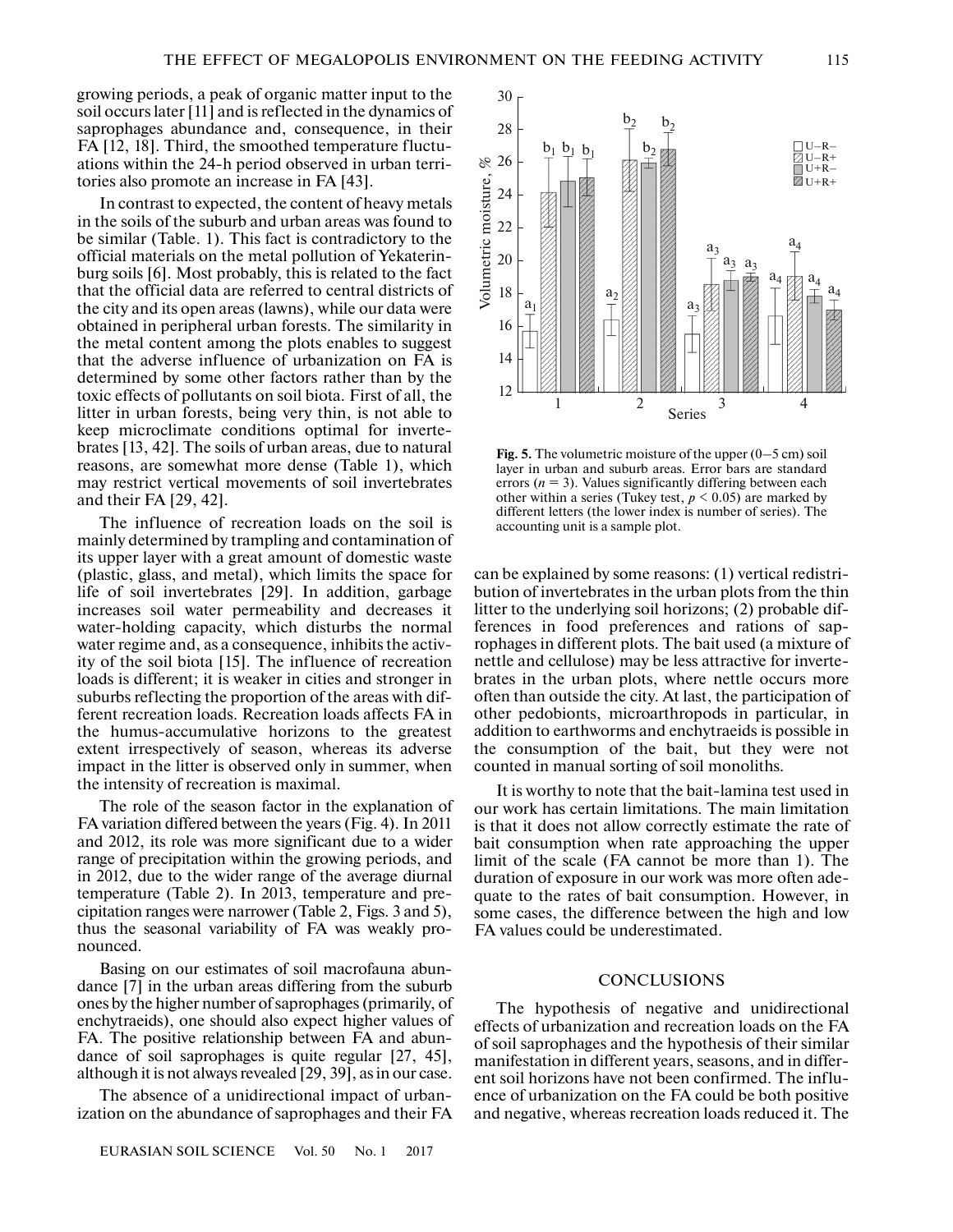action of the considered factors differed between years, seasons, and soil horizons.

The factor of urbanization, being complex in nature, includes not only elements of adverse influence on the soil biota, but also the favorable ones—an elevated nitrogen content in the soil, mitigated fluctuations in temperature within days, and a longer period of biological activity. The adverse effect of urbanization on the FA of saprophages was not directly related to the toxic pollution of the soils; it was specified by the transformation of upper soil horizons. Thin litter of urban forests is not able to support the optimal microclimate regime, and the heavier soil texture limits the movements of animals.

The reduction of the FA in the plots with strong recreation loads is associated with the compaction of the soils and disintegration of the forest litter under the influence of trampling, pollution with weakly decomposable domestic waste, which limits the living space of soil invertebrates and disturbs the water regime of the sites.

## ACKNOWLEDGMENTS

This work was supported by the Program for Basic Research of the Ural Division, of the Russian Academy of Sciences (projects no. 12-I-4-2057 and 15-12- 4-32). The authors thank V.S. Mikryukov for help in statistical data processing, S.Yu. Kaigorodova and O.V. Tolkach for providing the data for the characterization of the sites.

#### REFERENCES

- 1. G. I. Antonov, Candidate's Dissertation in Biology (Krasnoyarsk, 2012).
- 2. I. N. Bezkorovainova and M. N. Egunova, "Assessment of feeding activity of microarthropods in the forest cultures using Bait-lamina test," Vestn. Krasn. Gos. Agrar. Univ., No. 10, 46–50 (2013).
- 3. D. V. Veselkin and S. Yu. Kaigorodova, "Relationship between agrochemical properties of the soils of urban forests and the structure of ectomycorrhiza of Scots pine," Agrokhimiya, No. **11**, 54–62 (2013).
- 4. E. L. Vorobeichik, A. I. Ermakov, M. E. Grebennikov, E. V. Golovanova, A. V. Kuznetsov, and P. G. Pishchulin, "Response of soil macrofauna to emissions of the Middle Urals Copper Smelter," in *Biological Remediation and Monitoring of Disturbed Lands* (Yekaterinburg, 2007), pp. 128–147.
- 5. K. B. Gongalsky, Zh. V. Filimonova, A. D. Pokarzhevskii, and R. O. Butovsky, "Differences in responses of herpetobionts and geobionts to impact from the Kosogorsky metallurgical plant (Tula region, Russia)," Russ. J. Ecol. **38** (1), 52–57 (2007).
- 6. *Governmental Report "The Status and Protection of the Environment in Sverdlovsk Oblast in 2012"* (Yekaterinburg, 2013) [in Russian].
- 7. A.I. Ermakov, and E.L. Vorobeichik, "Soil macrofauna of forest ecosystems in a large industrial city," Eurasian Entomol. J. **12** (6), 519–528 (2013).
- 8. M.P. Zolotarev and E.A. Belskaya, "Ground-dwelling invertebrates in a large industrial city: Differentiation of recreation and urbanization effects," Contemp. Probl. Ecol. **8** (1), 83–90 (2015).
- 9. N. V. Zolotareva, E. N. Podgaevskaya, and S. A. Shavnin, "Changes in the structure of ground cover of pine forests in a large industrial city," Izv. Orenb. Gos. Agrar. Univ. **5** (37-1), 218–221 (2012).
- 10. L. V. Kuznetsova and D. A. Krivolutskii, "Invertebrates as a biological indicator of the state of Moscow environment," in *Bioindication of the Environment in Moscow and Moscow Region* (Moscow, 1982), pp. 54–57.
- 11. T. E. Kuklina and A. M. Danchenko, "Autumn development of *Betula pendula* Roth. and *Betula pubescens* Erhr. in green plantations of Tomsk and vicinities," Vestn. Tomsk. Gos. Univ., No. 322, 239–242 (2009).
- 12. N. G. Nagumanova, "Influence of hydrothermal conditions of soil on the complexes of invertebrates in Buzuluk pine stand," Vestn. Orenb. Gos. Univ., No. 4, 79–80 (2006).
- 13. *Soil Invertebrates of Recreational Spruce Forests in Moscow Region* (Nauka, Moscow, 1989) [in Russian].
- 14. A. A. Rakhleeva, "Soil macrofauna in forest-park areas of Moscow," in *City. Forest. Recreation. Recreational Use of Forests in Urban Territories* (Moscow, 2009), pp. 129–131.
- 15. A. B. Ruchin, V. V. Meshcheryakov, and S. N. Spiridonov, *Urban Ecology for Biologists* (Kolos, Moscow, 2009) [in Russian].
- 16. F. A. Savin, A. D. Pokarzhevskii, and K. B. Gongal'skii, "Distribution of large soil invertebrates as related to soil parameters," Eurasian Soil Sci. **40** (1), 64–69 (2007).
- 17. I. A. Smorkalov and E. L. Vorobeichik, "The impact of a large industrial city on the soil respiration in forest ecosystems," Eurasian Soil Sci. **48** (1), 106–114 (2015). doi 10.1134/S1064229315010147
- 18. T. L. Sokolova, Candidate's Dissertation in Biology (Nizhny Novgorod, 2011).
- 19. B. R. Striganova, *Feeding of Soil Saprophages* (Nauka, Moscow, 1980) [in Russian].
- 20. V. I. Sturman, "Natural and technogenic factors of air pollution in Russian cities," Vestn. Udmurt. Gos. Univ., Biol. Nauki Zemle, No. **2**, 15–29 (2008).
- 21. S. A. Shavnin, V. A. Galako, S. L. Menshchikov, V. E. Vlasenko, and V. N. Marushchak, "Forest taxation evaluation of ecological status of forests under conditions of recreation loads and technogenic pollution," Izv. Orenb. Gos. Agrar. Univ., **27** (3), 37–41 (2010).
- 22. A. André, S. C. Antunes, F. Gonçalves, and R. Pereira, "Bait-lamina assay as a tool to assess the effects of metal contamination in the feeding activity of soil invertebrates within a uranium mine area," Environ. Pollut. **157** (8–9), 2368–2377 (2009). doi 10.1016/ j.envpol.2009.03.023
- 23. P. D. B. Filzek, D. J. Spurgeon, G. Broll, C. Svendsen, P. K. Harnkard, N. Parekh, E. H. Stubberud, and J. M. Weeks, "Metal effect on soil invertebrate feeding: measurements using the bait lamina method," Ecotox-

EURASIAN SOIL SCIENCE Vol. 50 No. 1 2017